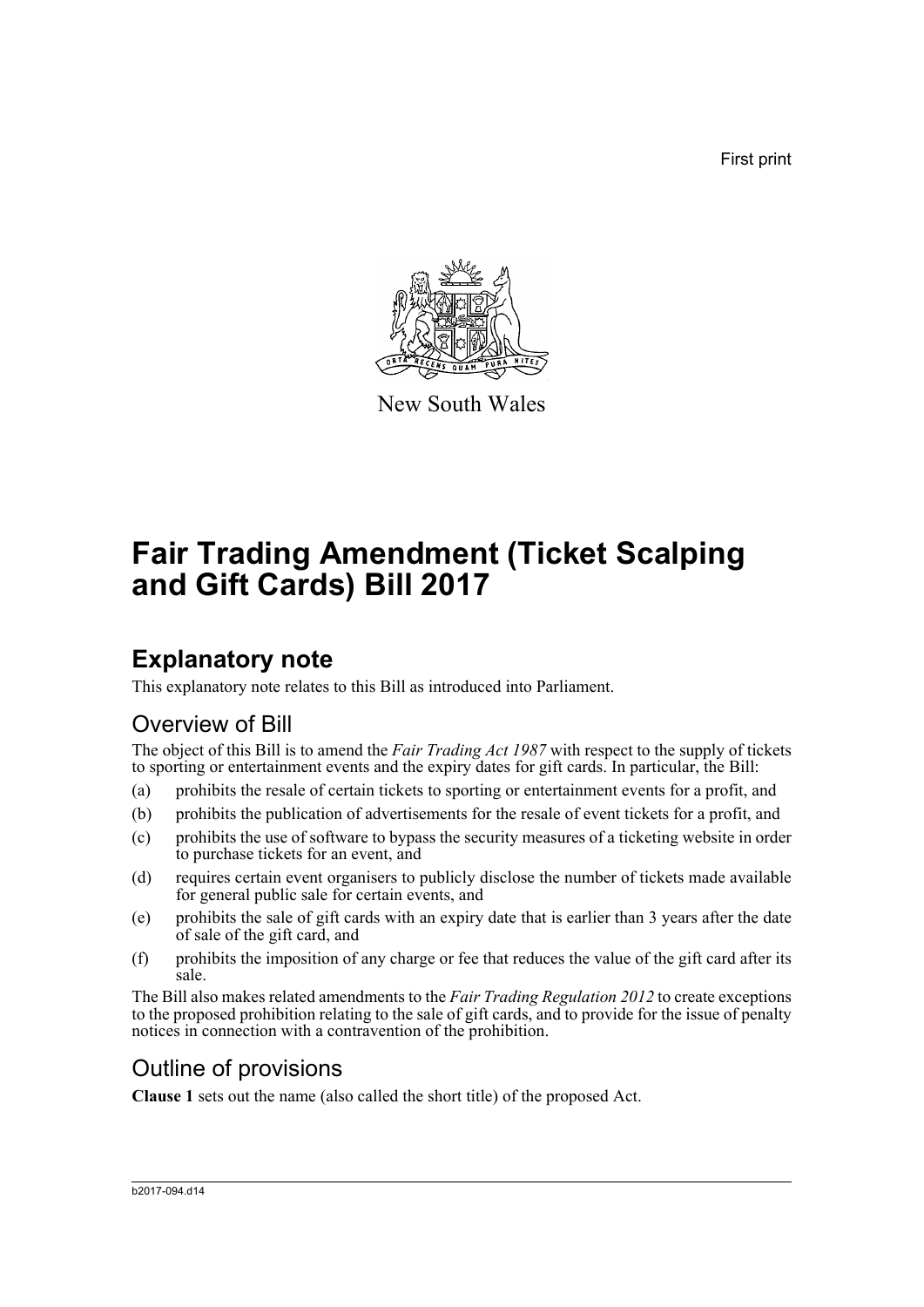**Clause 2** provides for the commencement of the proposed Act on a day or days to be appointed by proclamation.

## **Schedule 1 Amendments relating to ticket scalping**

**Schedule 1 [1]** inserts proposed Part 4A (comprising proposed Divisions 1–4 and sections 58A– 58L) into the *Fair Trading Act 1987* (the *principal Act*).

**Proposed Division 1** contains preliminary provisions dealing with interpretation and application of the proposed Part.

**Proposed sections 58A and 58C** define certain words and expressions for the purposes of the proposed Part.

**Proposed section 58B** provides that the proposed Part applies to tickets to sporting and entertainment events held in New South Wales that are subject to a resale restriction. A *resale restriction* is a term or condition of a ticket that limits or prohibits resale of the ticket (including any term or condition that provides for the ticket to be cancelled or rendered invalid if it is resold).

**Proposed Division 2** deals with the prohibition of the sale and supply of tickets for a profit.

**Proposed sections 58D–58F** define certain words and expressions for the purposes of the proposed Division.

**Proposed section 58G** prohibits the sale of a ticket for an amount that exceeds the original supply cost of the ticket (plus transaction costs not exceeding 10% of the original supply cost).

**Proposed section 58H** provides that a person must not (unless authorised by the event organiser or by regulations under the principal Act) supply a ticket to another person under an agreement that makes the supply contingent on the purchase by that other person of any other goods or services.

**Proposed section 58I** requires any person conducting the business or undertaking of an advertising publication to ensure that no advertisements are published in the publication for the resale of tickets for an amount that exceeds 110% of the original supply cost of the ticket. It is a defence to a prosecution for an offence of failing to ensure that no prohibited advertisement is published in an advertising publication if the defendant establishes that certain steps were taken, including making the placement of ticket resale advertisements subject to terms or conditions prohibiting the publication of such advertisements and taking reasonable steps to remove any advertisement that contravenes the prohibition.

**Proposed section 58J** provides that a resale restriction is void to the extent that it provides for the ticket to be cancelled or rendered invalid if the ticket is resold for an amount not exceeding 110% of the original supply cost of the ticket.

**Proposed Division 3** (section 58K) prohibits the use of software in order to bypass the security measures of a ticketing website and purchase tickets through the website in contravention of the terms of use of the website.

**Proposed Division 4** (section 58L) provides for public notification by event organisers of the number of tickets for an event that are made available for general public sale.

**Schedule 1 [2]** extends the application of certain remedy provisions of the *Australian Consumer Law (NSW)* to matters involving a contravention of a provision of proposed Part 4A.

**Schedule 1 [3]** inserts into the principal Act a savings provision that excludes from the application of proposed section 58G, 58H, 58I or 58J tickets first sold or otherwise supplied before the commencement of the section.

## **Schedule 2 Amendments relating to gift cards**

**Schedule 2.1** makes amendments to the principal Act that: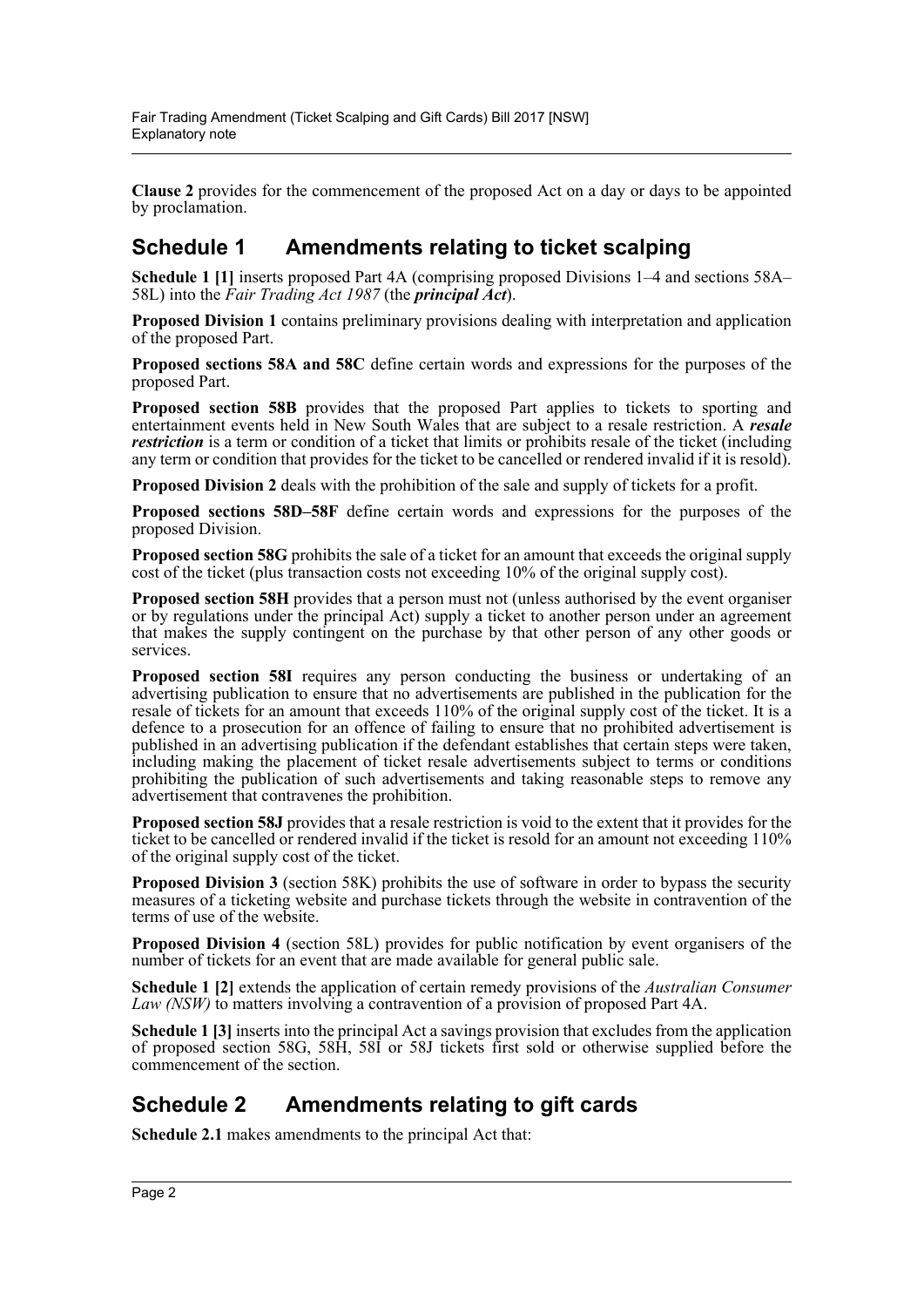- (a) prohibit the sale, to a consumer in New South Wales, of a gift card with an expiry date that is earlier than 3 years after the date of sale of the gift card, and
- (b) prohibit, after the sale of a gift card to a consumer in New South Wales, the imposition of any charge or fee that reduces the value of the gift card, and
- (c) void any term or condition of a gift card that would be in contravention of those prohibitions, and
- (d) deem a gift card with a purported expiry date that is earlier than 3 years after the date of sale of the gift card to have an expiry date that is 3 years after the date of sale, and
- (e) extend the application of certain remedy provisions of the *Australian Consumer Law (NSW)* to matters involving a contravention of any of the proposed provisions, and
- (f) allow the regulations under the principal Act to create exceptions to the proposed provisions.

**Schedule 2.2** makes amendments to the *Fair Trading Regulation 2012* that:

- (a) create exceptions to the gift card expiry date provisions enacted by Schedule 2.1, and
- (b) allow an authorised officer to issue to a person a penalty notice for offences against the prohibitions contained in those provisions.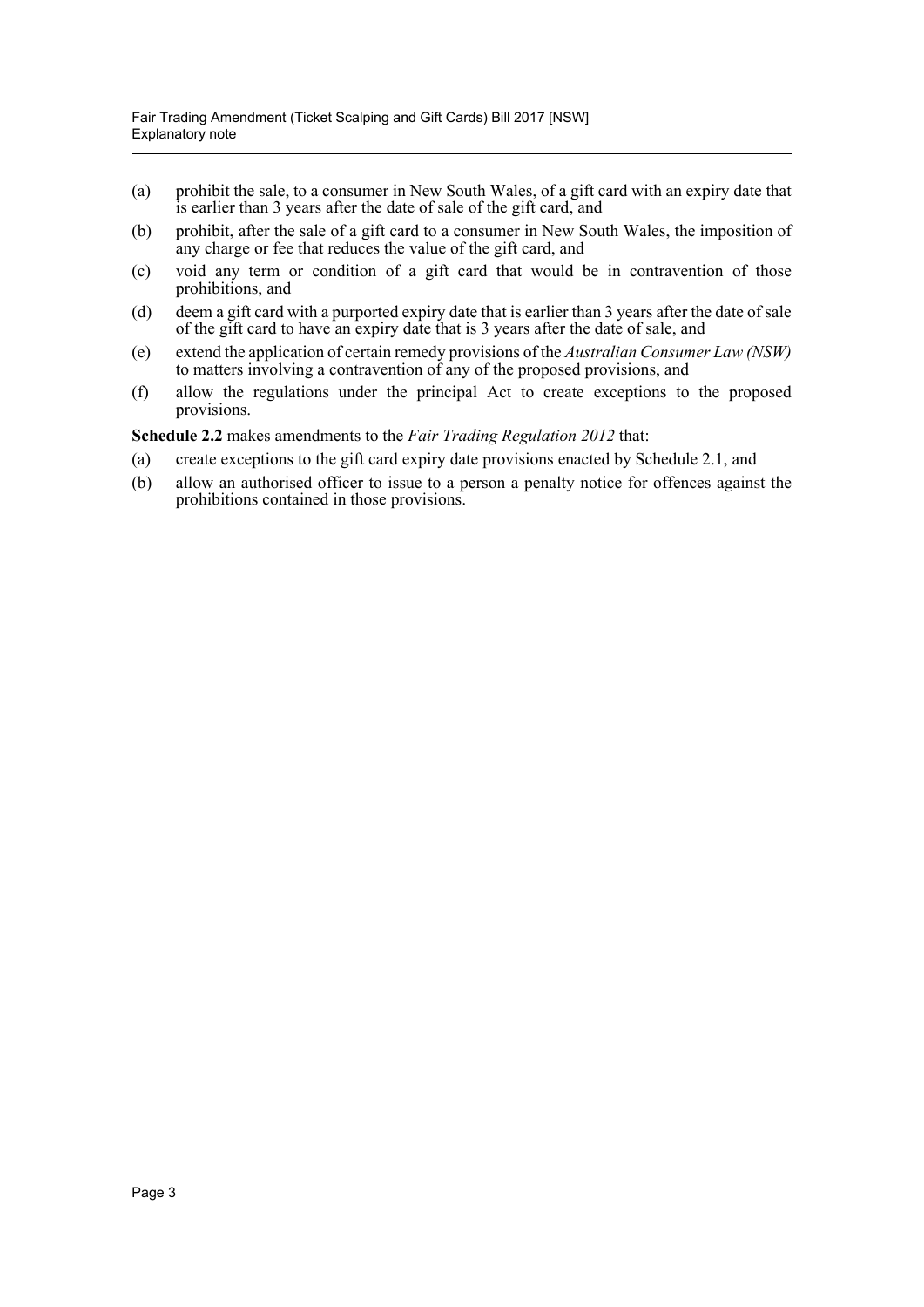First print



New South Wales

# **Fair Trading Amendment (Ticket Scalping and Gift Cards) Bill 2017**

# **Contents**

|                   |                                        | Page |
|-------------------|----------------------------------------|------|
|                   | Name of Act                            |      |
|                   | Commencement                           |      |
| <b>Schedule 1</b> | Amendments relating to ticket scalping |      |
| <b>Schedule 2</b> | Amendments relating to gift cards      |      |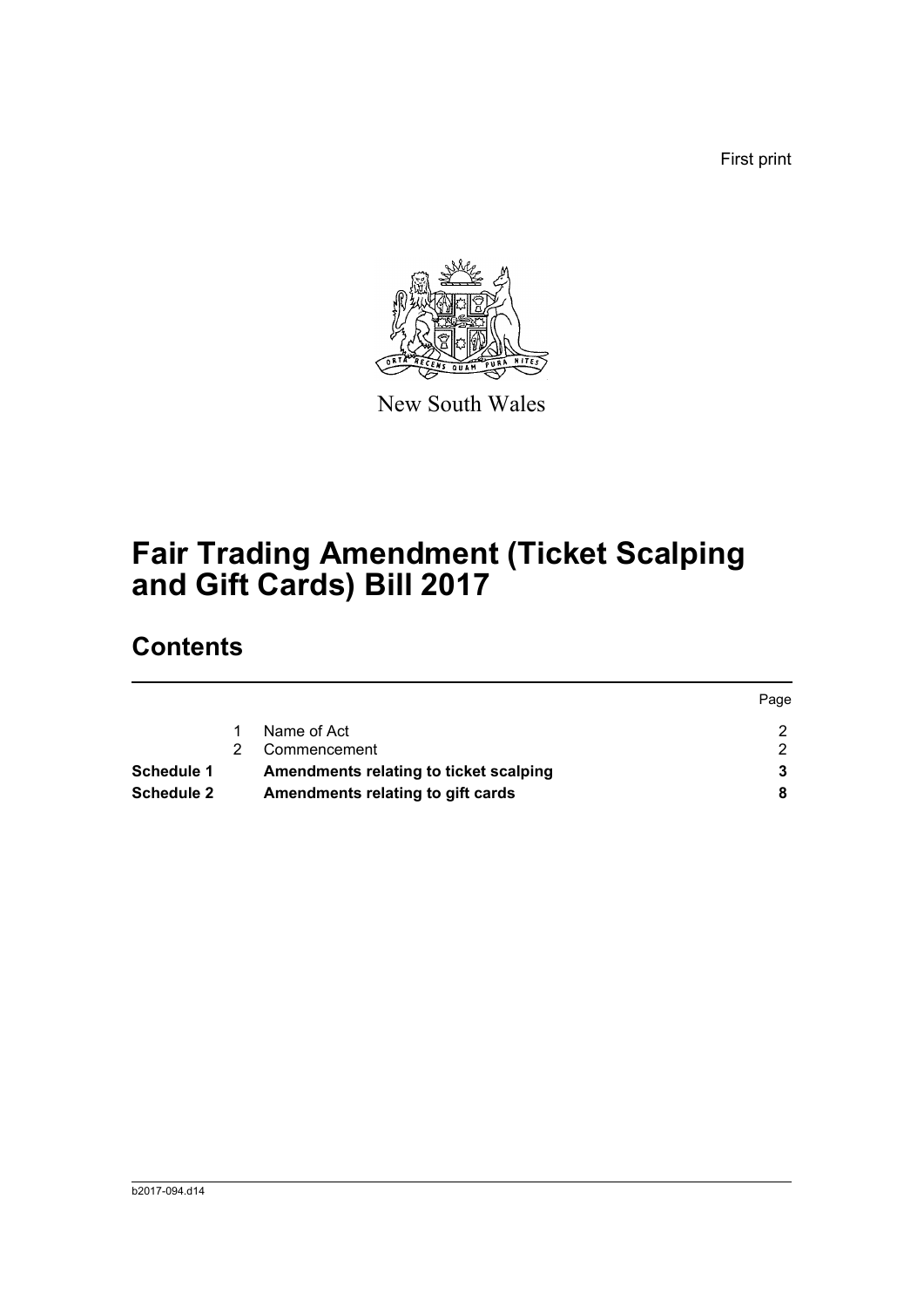

New South Wales

# **Fair Trading Amendment (Ticket Scalping and Gift Cards) Bill 2017**

No , 2017

## **A Bill for**

An Act to amend the *Fair Trading Act 1987* with respect to the supply of tickets to sporting or entertainment events and expiry dates for gift cards.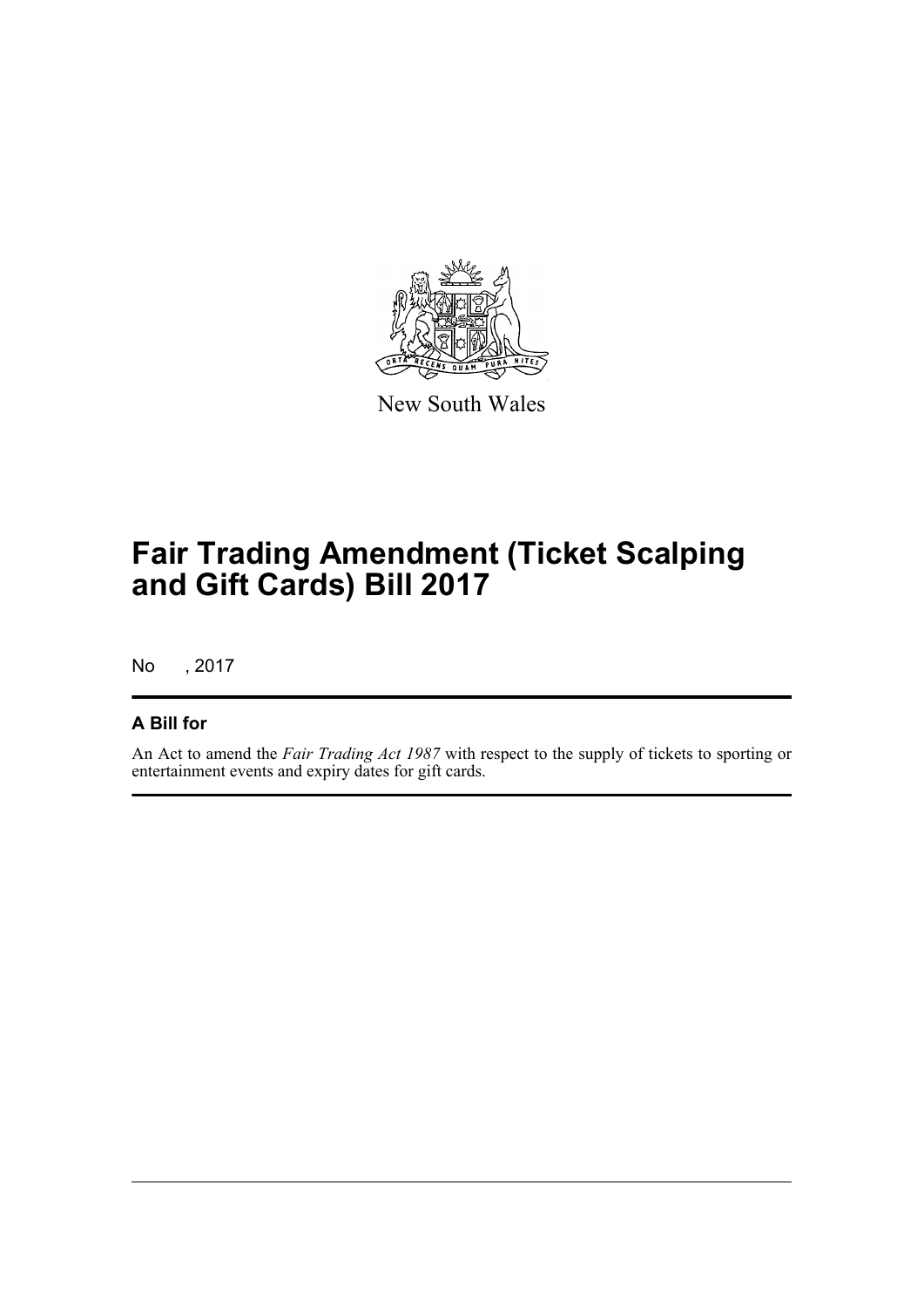<span id="page-5-1"></span><span id="page-5-0"></span>

| The Legislature of New South Wales enacts: |                                                                                   |                |  |
|--------------------------------------------|-----------------------------------------------------------------------------------|----------------|--|
|                                            | Name of Act                                                                       | $\mathcal{P}$  |  |
|                                            | This Act is the Fair Trading Amendment (Ticket Scalping and Gift Cards) Act 2017. | $\mathcal{S}$  |  |
|                                            | <b>Commencement</b>                                                               | $\overline{4}$ |  |
|                                            | This Act commences on a day or days to be appointed by proclamation.              | 5              |  |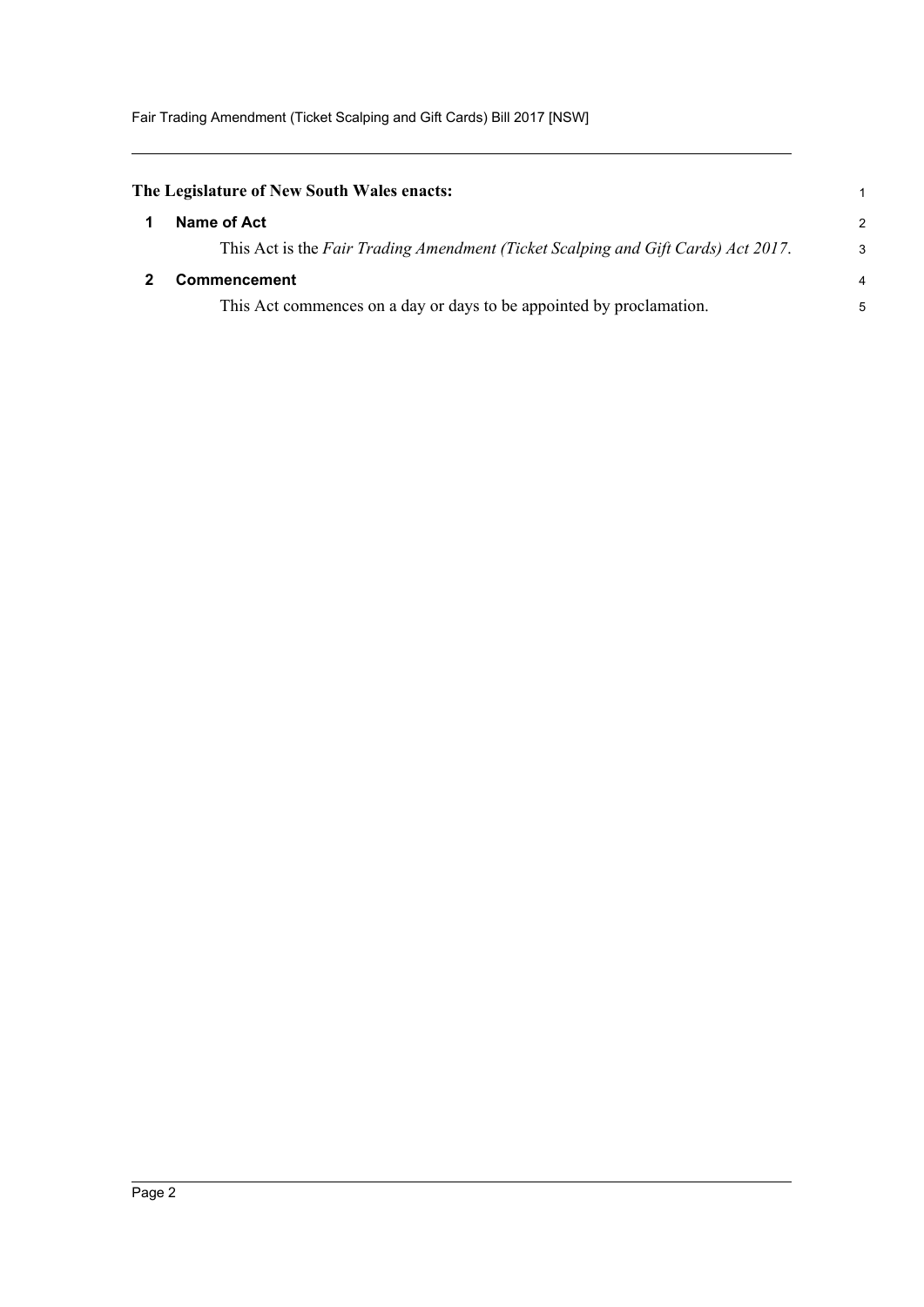<span id="page-6-0"></span>

| <b>Schedule 1</b> |         |                      | <b>Amendment of Fair Trading Act 1987 No 68</b><br>relating to ticket scalping                                                                                                                                                                                                                           |                      |
|-------------------|---------|----------------------|----------------------------------------------------------------------------------------------------------------------------------------------------------------------------------------------------------------------------------------------------------------------------------------------------------|----------------------|
| [1]               | Part 4A |                      |                                                                                                                                                                                                                                                                                                          | З                    |
|                   |         | Insert after Part 4: |                                                                                                                                                                                                                                                                                                          | 4                    |
|                   |         |                      | Part 4A Regulation of event ticket transactions                                                                                                                                                                                                                                                          |                      |
|                   |         | <b>Division 1</b>    | <b>Preliminary</b>                                                                                                                                                                                                                                                                                       | Е                    |
|                   | 58A     |                      | <b>Definitions</b>                                                                                                                                                                                                                                                                                       | 7                    |
|                   |         |                      | In this Part:                                                                                                                                                                                                                                                                                            | ε                    |
|                   |         |                      | <b><i>authorised seller</i></b> , in relation to an event or a ticket for an event, means:                                                                                                                                                                                                               | ς                    |
|                   |         |                      | if the event organiser has authorised a person to supply the ticket on<br>(a)<br>behalf of the event organiser, or to resupply the ticket after acquiring it<br>from the authorised seller—that person, or                                                                                               | 10<br>11<br>12       |
|                   |         |                      | in any other case—any event organiser for the event.<br>(b)                                                                                                                                                                                                                                              | 13                   |
|                   |         |                      | event organiser—see section 58C.                                                                                                                                                                                                                                                                         | 14                   |
|                   |         |                      | resale restriction—see section 58B.                                                                                                                                                                                                                                                                      | 15                   |
|                   | 58B     |                      | <b>Tickets to which Part applies</b>                                                                                                                                                                                                                                                                     | 16                   |
|                   |         | (1)                  | This Part applies to tickets to sporting or entertainment events in New South<br>Wales that are subject to a resale restriction.                                                                                                                                                                         | 17<br>18             |
|                   |         | (2)                  | A resale restriction is a term or condition of a ticket that limits the<br>circumstances in which the ticket may be resold or prohibits resale of the<br>ticket.                                                                                                                                         | 19<br>20<br>21       |
|                   |         | (3)                  | A term or condition that limits the circumstances in which a ticket may be<br>resold or prohibits resale of the ticket includes a term or condition that<br>provides for the ticket to be cancelled or rendered invalid if the ticket is resold,<br>or if the ticket is resold in certain circumstances. | 22<br>23<br>24<br>25 |
|                   | 58C     |                      | <b>Event organisers</b>                                                                                                                                                                                                                                                                                  | 26                   |
|                   |         | (1)                  | The event organiser, in relation to an event, is the person who authorises the<br>first supply of tickets for the event, whether or not that person is also the<br>performer, the promoter of the event or the operator of the event venue.                                                              | 27<br>28<br>29       |
|                   |         | (2)                  | The regulations may declare any other person (or class of persons) to be the<br>event organiser in relation to the event or in relation to any class of events to<br>which the event belongs.                                                                                                            | 30<br>31<br>32       |
|                   |         | <b>Division 2</b>    | <b>Resale of tickets</b>                                                                                                                                                                                                                                                                                 | 33                   |
|                   | 58D     |                      | <b>Definitions</b>                                                                                                                                                                                                                                                                                       | 34                   |
|                   |         |                      | In this Division:                                                                                                                                                                                                                                                                                        | 35                   |
|                   |         |                      | <i>first purchaser</i> , in relation to a ticket, means the person to whom the ticket is<br>first supplied by an authorised seller.                                                                                                                                                                      | 36<br>37             |
|                   |         |                      | <i>original acquisition cost</i> —see section 58E.                                                                                                                                                                                                                                                       | 38                   |
|                   |         |                      | <i>original supply cost</i> —see section 58E.                                                                                                                                                                                                                                                            | 39                   |
|                   |         |                      | prohibited advertisement-see section 58F.                                                                                                                                                                                                                                                                | 40                   |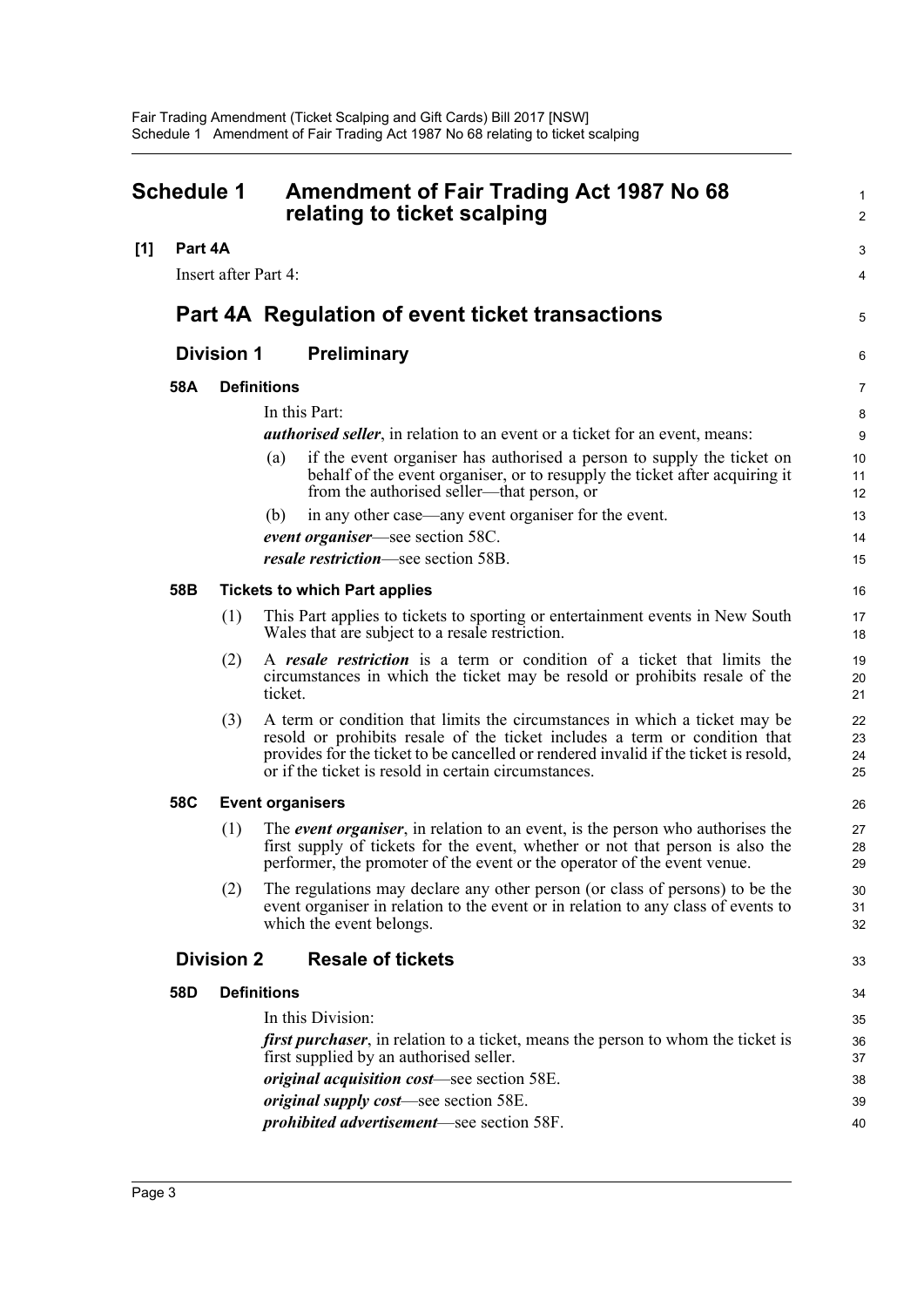|     |     | sell includes offer or advertise for sale.                                                                                                                                                                                                                                                                                                                                  | 1                                           |
|-----|-----|-----------------------------------------------------------------------------------------------------------------------------------------------------------------------------------------------------------------------------------------------------------------------------------------------------------------------------------------------------------------------------|---------------------------------------------|
|     |     | supply includes offer to supply and advertise for supply.                                                                                                                                                                                                                                                                                                                   | $\overline{c}$                              |
|     |     | <i>ticket resale advertisement</i> means an advertisement for the sale of a ticket by<br>any person other than the authorised seller.                                                                                                                                                                                                                                       | $\ensuremath{\mathsf{3}}$<br>$\overline{4}$ |
|     |     | <i>transaction cost</i> —see section 58E.                                                                                                                                                                                                                                                                                                                                   | 5                                           |
| 58E |     | Original supply cost and original acquisition cost-meaning                                                                                                                                                                                                                                                                                                                  | 6                                           |
|     | (1) | The <i>original supply cost</i> of a ticket is the amount for which the ticket was sold<br>to the first purchaser by an authorised seller.                                                                                                                                                                                                                                  | $\overline{7}$<br>8                         |
|     | (2) | The <i>original acquisition cost</i> of a ticket is the original supply cost of the ticket,<br>plus the transaction cost.                                                                                                                                                                                                                                                   | 9<br>10                                     |
|     | (3) | The <i>transaction cost</i> is the cost (not exceeding 10% of the original supply<br>cost) of any commission, booking fee, payment surcharge or ticket delivery<br>fee incurred by the first purchaser of the ticket in connection with the purchase<br>of the ticket.                                                                                                      | 11<br>12<br>13<br>14                        |
|     | (4) | If no amount was paid by the first purchaser of the ticket in consideration for<br>the acquisition of the ticket, the original supply cost and the original<br>acquisition cost are each \$0.                                                                                                                                                                               | 15<br>16<br>17                              |
| 58F |     | <b>Prohibited advertisement-meaning</b>                                                                                                                                                                                                                                                                                                                                     | 18                                          |
|     | (1) | A <i>prohibited advertisement</i> is a ticket resale advertisement that does not<br>comply with this section.                                                                                                                                                                                                                                                               | 19<br>20                                    |
|     | (2) | A ticket resale advertisement must not specify an amount for the sale of the<br>ticket that is more than 110% of the original supply cost of the ticket.                                                                                                                                                                                                                    | 21<br>22                                    |
|     | (3) | A ticket resale advertisement must specify the following particulars:                                                                                                                                                                                                                                                                                                       | 23                                          |
|     |     | the original supply cost of the ticket,<br>(a)                                                                                                                                                                                                                                                                                                                              | 24                                          |
|     |     | details of the location from which the ticket holder is authorised to view<br>(b)<br>the event (including, for example, any bay number, row number and<br>seat number for the ticket).                                                                                                                                                                                      | 25<br>26<br>27                              |
| 58G |     | Prohibition on ticket resale profit                                                                                                                                                                                                                                                                                                                                         | 28                                          |
|     | (1) | The first purchaser of a ticket must not sell the ticket to any other person for<br>an amount that exceeds the original acquisition cost of the ticket.                                                                                                                                                                                                                     | 29<br>30                                    |
|     |     | Maximum penalty: 1,000 penalty units (in the case of a corporation) or<br>200 penalty units (in the case of an individual).                                                                                                                                                                                                                                                 | 31<br>32                                    |
|     | (2) | A person (other than the first purchaser) must not sell a ticket to any other<br>person for an amount that the person knows, or ought reasonably to know,<br>exceeds the original acquisition cost of the ticket.                                                                                                                                                           | 33<br>34<br>35                              |
|     |     | Maximum penalty: 1,000 penalty units (in the case of a corporation) or<br>200 penalty units (in the case of an individual).                                                                                                                                                                                                                                                 | 36<br>37                                    |
| 58H |     | Supply of tickets not to be made contingent on other purchases                                                                                                                                                                                                                                                                                                              | 38                                          |
|     | (1) | A person (the <i>supplier</i> ) must not supply a ticket to any other person (the<br><i>recipient</i> ) under an agreement that makes the liability of the supplier to supply<br>the ticket to the recipient contingent on payment by the recipient to the<br>supplier of any amount in consideration for the provision to the recipient of<br>any other goods or services. | 39<br>40<br>41<br>42<br>43                  |
|     |     | Maximum penalty: 1,000 penalty units (in the case of a corporation) or<br>200 penalty units (in the case of an individual).                                                                                                                                                                                                                                                 | 44<br>45                                    |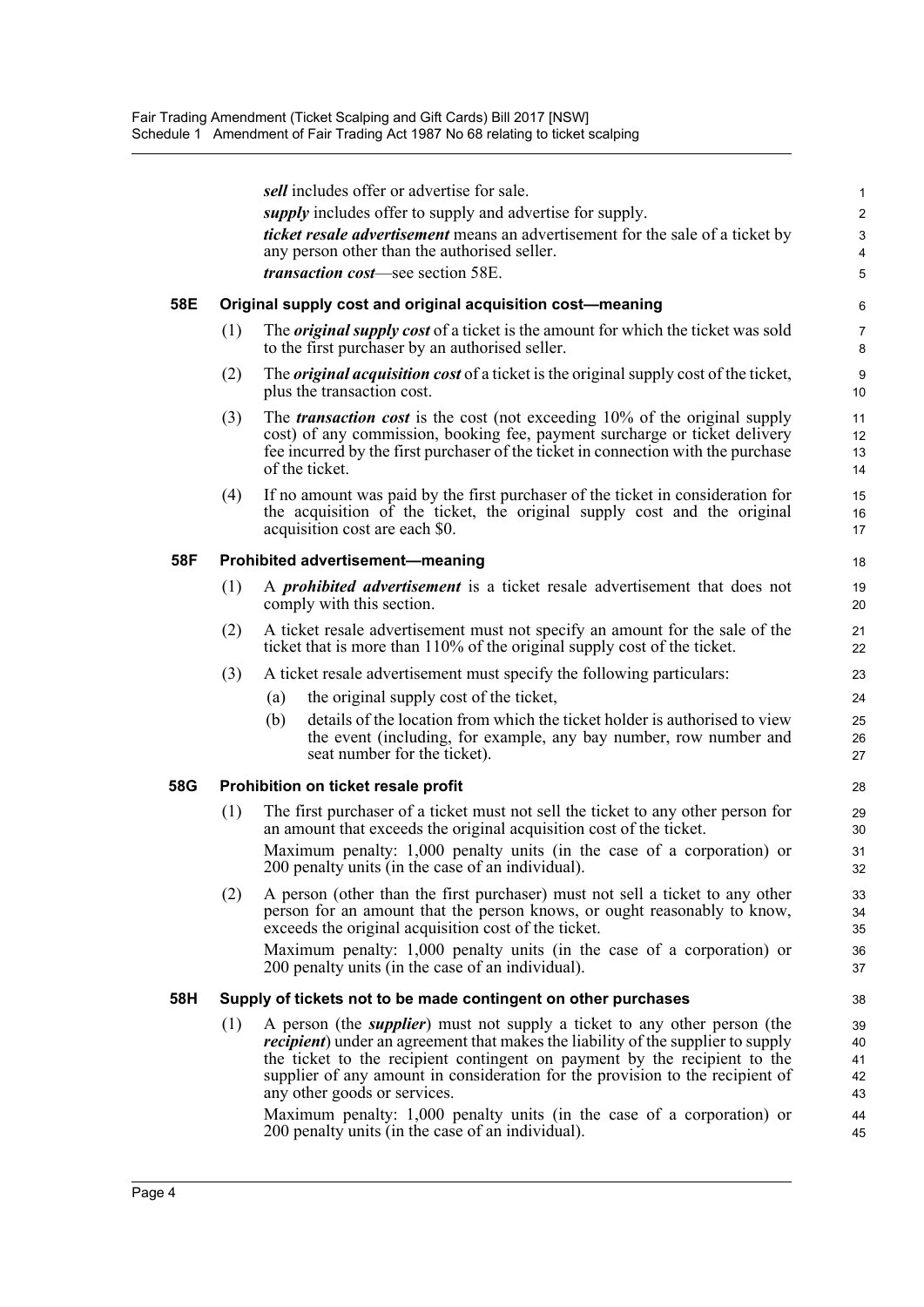(2) This section does not apply to the supply of a ticket under an agreement authorised by the event organiser or under any other agreement of a kind prescribed by the regulations.

37

### **58I Ticket resale advertising**

(1) The owner of an advertising publication must ensure that no prohibited advertisement is published in the publication. Maximum penalty: 1,000 penalty units (in the case of a corporation) or

200 penalty units (in the case of an individual).

- (2) It is a defence to a prosecution for an offence of failing to ensure that no prohibited advertisement is published in an advertising publication if the defendant establishes that:
	- (a) the agreement between the defendant and the person placing the ticket resale advertisement was subject to terms or conditions prohibiting the publication of prohibited advertisements, and
	- (b) the defendant, as soon as practicable after becoming aware that the prohibited advertisement had been published in the publication, took reasonable steps to ensure that the advertisement was removed from the publication, and
	- (c) the defendant took such other steps as were reasonable in the circumstances to ensure that no prohibited advertisement was published in the publication.
- (3) The regulations may exclude an advertisement or publication of a kind described by the regulations from the application of this section.

### (4) In this section:

*advertisement* means any advertisement, whether paid or not.

*advertising publication* means any website, newspaper, magazine or other publication containing advertisements to which members of the public have access (whether or not a member of the public is first required to pay a fee or subscription, register or become a member).

*owner*, of an advertising publication, includes any person who conducts the business or undertaking of the advertising publication (but does not include any person of a class prescribed by the regulations).

### **58J Certain resale restrictions void**

A resale restriction is void to the extent that it provides for the ticket to be cancelled or rendered invalid if the ticket is resold for an amount not exceeding 110% of the original supply cost of the ticket.

## **Division 3 Online purchase of tickets**

### **58K Prohibited conduct in relation to use of ticketing websites**

(1) A person must not engage in any prohibited conduct in relation to the use of a ticketing website. Maximum penalty: 1,000 penalty units (in the case of a corporation) or

200 penalty units (in the case of an individual).

(2) A person *engages in prohibited conduct* in relation to the use of a ticketing website if the person uses any software to enable or assist the person to circumvent the security measures of the website and to purchase tickets in 43 44 45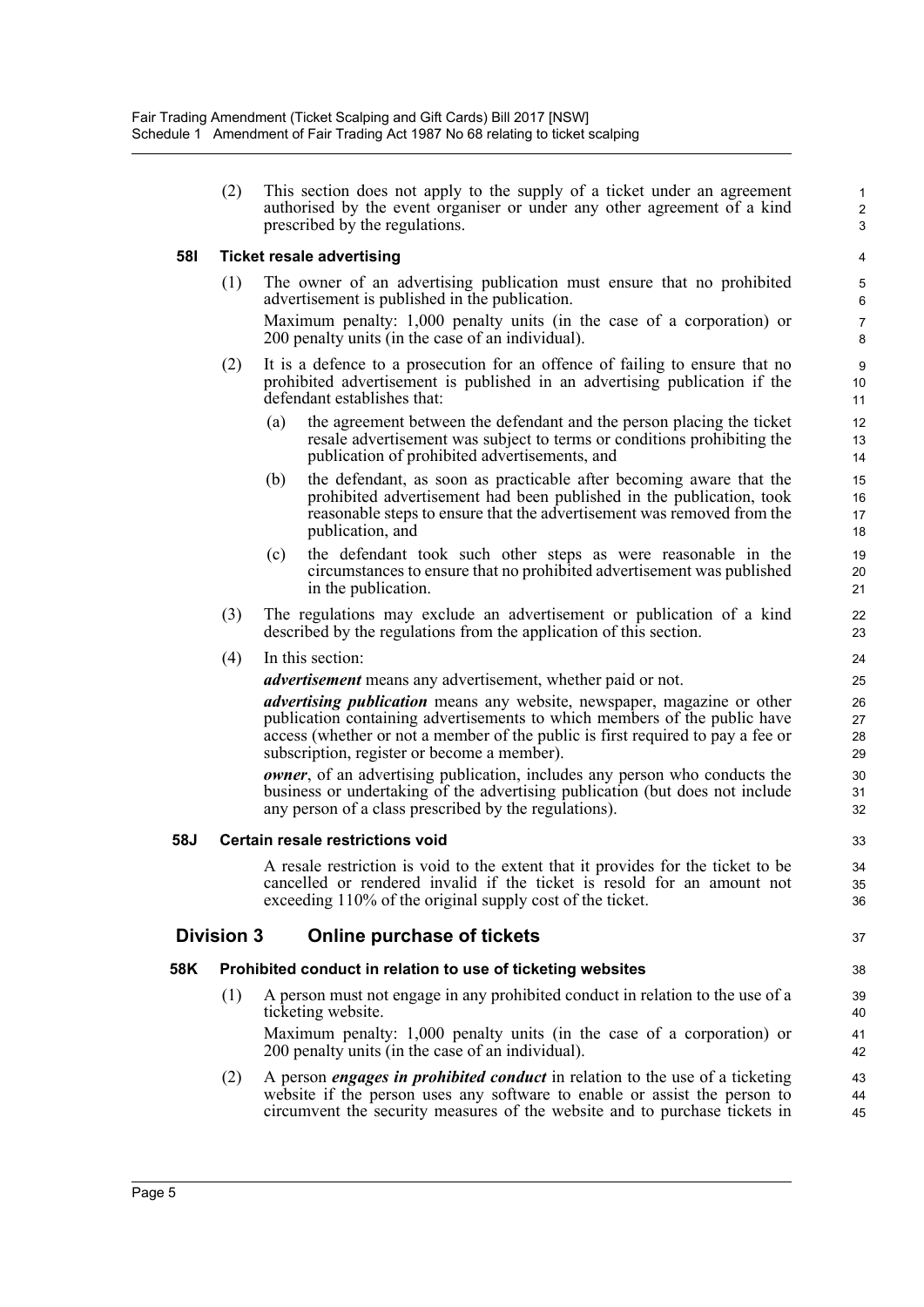contravention of the terms of use of the website that are published on the website.

5

43 44

(3) The *security measures* of a website include any measures of a kind prescribed by the regulations.

## **Division 4 Public disclosure of ticketing information**

#### **58L Minister may require notification of number of tickets available for general public sale**

- (1) The Minister may, by order published on the NSW legislation website, require a specified event organiser (or a specified class of event organisers) to give public notice of the total number of tickets for the event that are to be made available by authorised sellers for general public sale.
- (2) The notice must be given within the time and in the manner specified in the order.
- (3) The total number of tickets specified in a notice required under this section must be a number that the event organiser believes, on reasonable grounds, is not more than 10% greater or less than the total number of tickets that are to be made available for general public sale before the day on which the event is held (including any number of tickets made available before the notice is given).
- (4) A ticket is not made available by an authorised seller for *general public sale* if the authorised seller requires a person to do either of the following in order to acquire the ticket:
	- (a) pay a fee (in addition to the price of the ticket and any transaction cost such as a commission, booking fee, payment surcharge or ticket delivery fee),
	- (b) register for access to any pre-sale, publication, competition or other special offer.
- (5) The regulations may make further provision for the circumstances in which a ticket is, or is not, made available for general public sale for the purposes of this section.
- (6) The Minister may not make an order under this section unless:
	- (a) the Minister is satisfied that each event organiser for an event to which the proposed order applies has been notified (whether by public notice or otherwise) of the Minister's intent to make the order, and
	- (b) the event organiser has been given a reasonable opportunity to make submissions in relation to the proposed order, and
	- (c) the Minister has considered any such submission, and
	- (d) the Minister is satisfied that it is in the public interest to make the order.
- (7) An event organiser must not fail to comply with a requirement made under this section.

Maximum penalty: 1,000 penalty units (in the case of a corporation) or 200 penalty units (in the case of an individual).

### **[2] Section 61 Interpretation**

Insert ", Part 4A" after "Part 4" in the definition of *local contravention* in section 61 (1).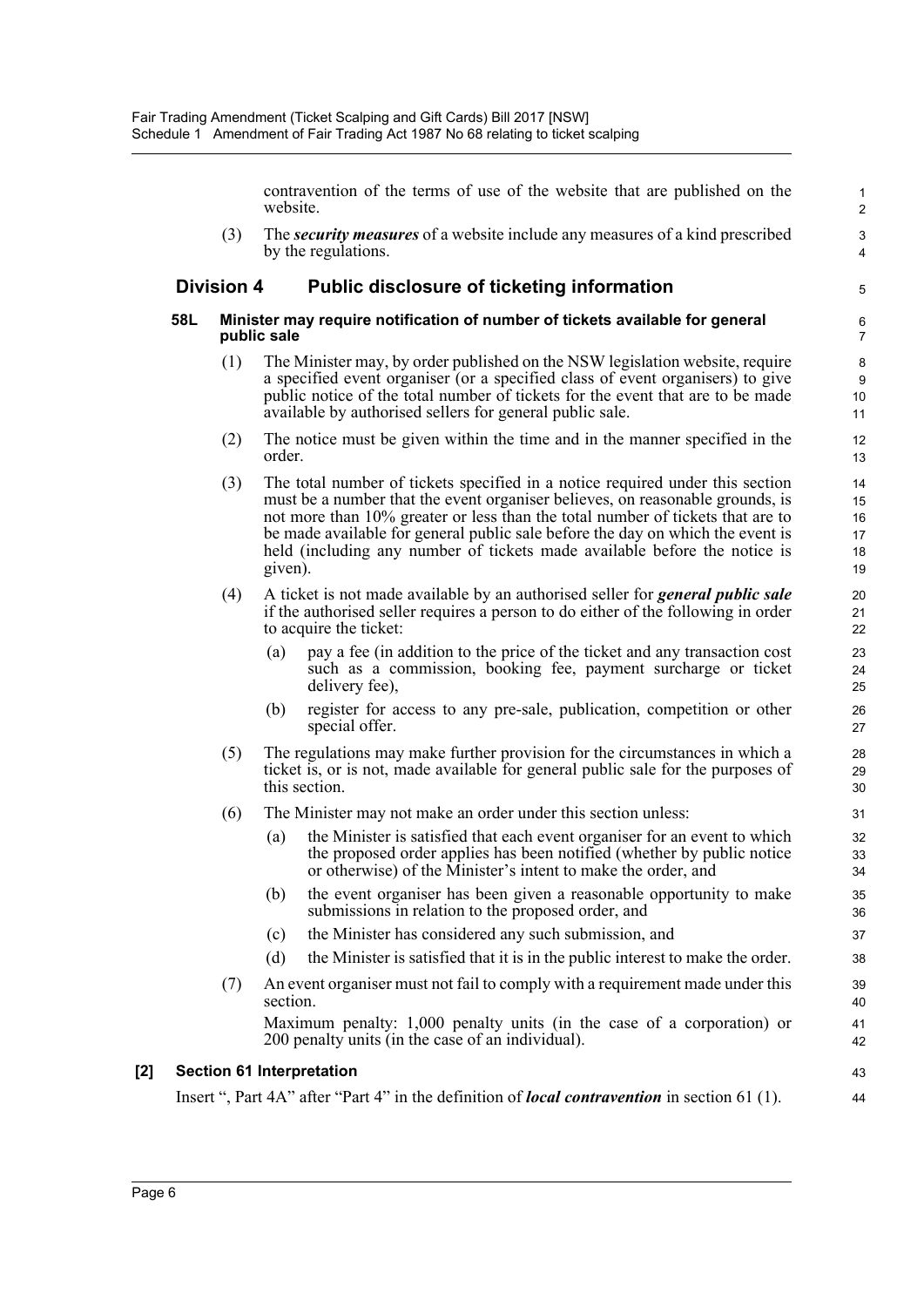| $[3]$ | <b>Schedule 5 Savings and transitional provisions</b><br>Insert at the end of the Schedule, with appropriate Part and clause numbering: |                                                                                                                                                                                                                                                                        |                                |
|-------|-----------------------------------------------------------------------------------------------------------------------------------------|------------------------------------------------------------------------------------------------------------------------------------------------------------------------------------------------------------------------------------------------------------------------|--------------------------------|
|       | <b>Part</b>                                                                                                                             | Provision consequent on enactment of Fair Trading<br><b>Amendment (Ticket Scalping and Gift Cards) Act</b><br>2017-ticket scalping amendments                                                                                                                          | 3<br>$\overline{4}$<br>5       |
|       |                                                                                                                                         | <b>Application of amendments</b>                                                                                                                                                                                                                                       | 6                              |
|       |                                                                                                                                         | Section 58G, 58H, 58I or 58J (as inserted by the Fair Trading Amendment<br>(Ticket Scalping and Gift Cards) Act 2017) does not apply to a ticket sold or<br>otherwise supplied to a first purchaser by an authorised seller before the<br>commencement of the section. | $\overline{7}$<br>8<br>9<br>10 |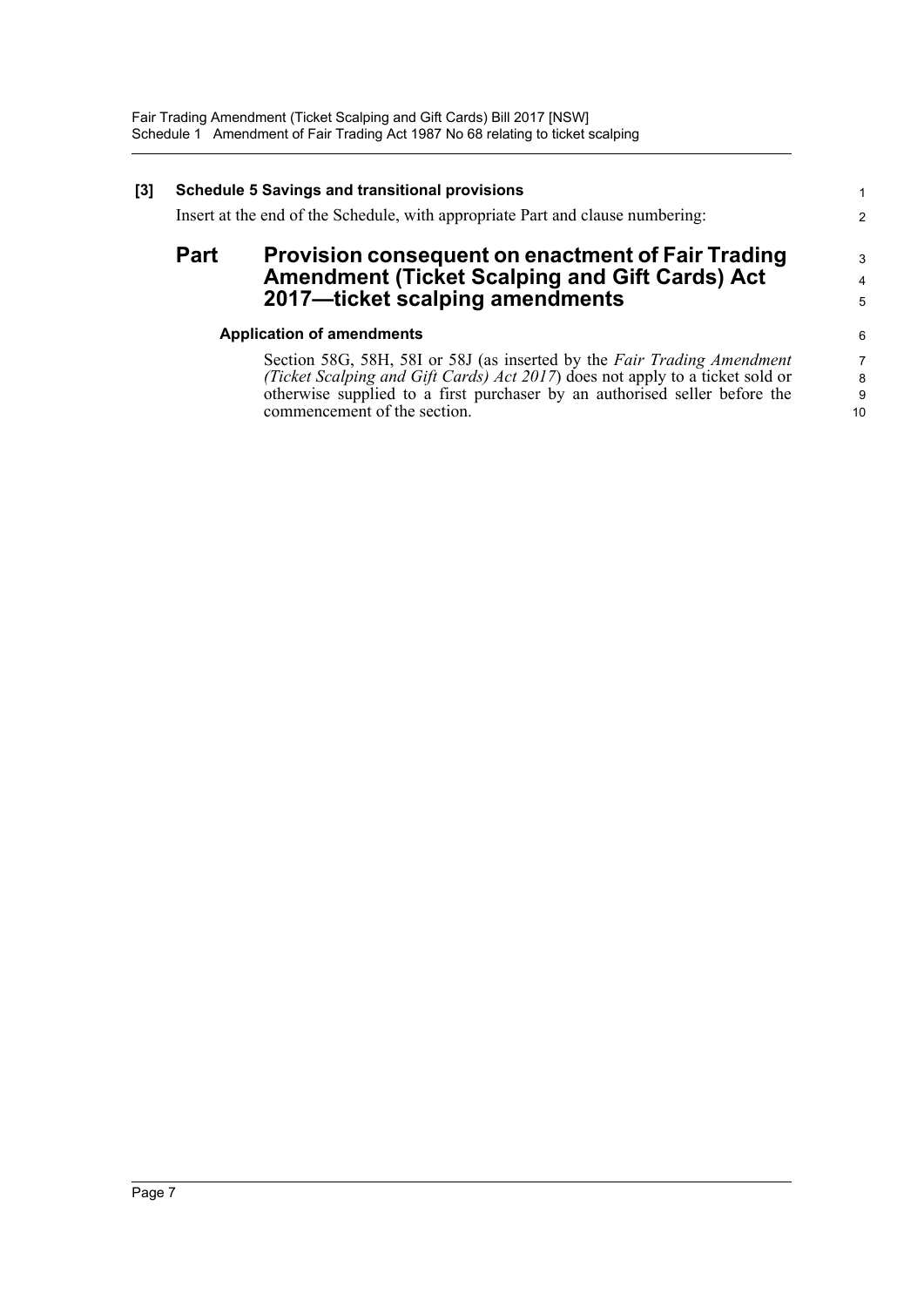|       | <b>Schedule 2</b>           |     |     | Amendments relating to gift cards                                                                                                                                                                                                                                                                                | $\mathbf{1}$               |
|-------|-----------------------------|-----|-----|------------------------------------------------------------------------------------------------------------------------------------------------------------------------------------------------------------------------------------------------------------------------------------------------------------------|----------------------------|
| 2.1   | Fair Trading Act 1987 No 68 |     |     |                                                                                                                                                                                                                                                                                                                  |                            |
| [1]   | Part 4B                     |     |     |                                                                                                                                                                                                                                                                                                                  | 3                          |
|       |                             |     |     | Insert after Part 4A (as inserted by Schedule 1 [1]):                                                                                                                                                                                                                                                            | 4                          |
|       |                             |     |     | <b>Part 4B Gift cards</b>                                                                                                                                                                                                                                                                                        | 5                          |
|       | 58M                         |     |     | Interpretation and application                                                                                                                                                                                                                                                                                   | 6                          |
|       |                             | (1) |     | In this Part:                                                                                                                                                                                                                                                                                                    | $\overline{7}$             |
|       |                             |     |     | <i>expiry date</i> of a gift card means the date on which the gift card ceases to be<br>redeemable.                                                                                                                                                                                                              | 8<br>9                     |
|       |                             |     |     | <b>gift card</b> means a card or voucher (in hard copy or electronic form) that is<br>redeemable for goods or services in New South Wales.                                                                                                                                                                       | 10<br>11                   |
|       |                             |     |     | <i>redeemable value</i> of a gift card means the value of the goods or services for<br>which the gift card is redeemable.                                                                                                                                                                                        | 12<br>13                   |
|       |                             | (2) |     | For the purposes of this Part, a gift card is not sold to a consumer in New South<br>Wales if the gift card is sold online or by phone and:                                                                                                                                                                      | 14<br>15                   |
|       |                             |     | (a) | the gift card is to be delivered to the consumer at an address that is<br>outside New South Wales, or                                                                                                                                                                                                            | 16<br>17                   |
|       |                             |     | (b) | the contact details of the consumer provided in connection with the sale<br>of the gift card include a residential address that is outside New South<br>Wales.                                                                                                                                                   | 18<br>19<br>20             |
|       |                             | (3) |     | This Part does not apply:                                                                                                                                                                                                                                                                                        | 21                         |
|       |                             |     | (a) | to any class of gift cards that may be prescribed by the regulations, or                                                                                                                                                                                                                                         | 22                         |
|       |                             |     | (b) | to any class of persons that may be prescribed by the regulations, or                                                                                                                                                                                                                                            | 23                         |
|       |                             |     | (c) | in any circumstances that may be prescribed by the regulations.                                                                                                                                                                                                                                                  | 24                         |
|       | 58N                         |     |     | Prohibition on gift card expiry dates of less than 3 years                                                                                                                                                                                                                                                       | 25                         |
|       |                             | (1) |     | A person must not sell to a consumer in New South Wales a gift card with an<br>expiry date that is earlier than 3 years after the date of sale of the gift card.<br>Maximum penalty: 50 penalty units.                                                                                                           | 26<br>27<br>28             |
|       |                             | (2) |     | A person who sells a gift card to a consumer in New South Wales, or who has<br>agreed with the seller to redeem that gift card, must not impose any<br>administrative charge or fee that reduces the redeemable value of the gift card<br>after the sale of the gift card.<br>Maximum penalty: 50 penalty units. | 29<br>30<br>31<br>32<br>33 |
|       |                             | (3) |     | A term or condition of a gift card sold to a consumer in New South Wales is<br>void to the extent that it would make the sale of the gift card, or the imposition<br>of a charge or fee, an offence under this section.                                                                                          | 34<br>35<br>36             |
|       |                             | (4) |     | If the expiry date of a gift card is void because of subsection $(3)$ , the expiry<br>date is taken to be 3 years after the date of sale of the gift card.                                                                                                                                                       | 37<br>38                   |
| $[2]$ |                             |     |     | <b>Section 61 Interpretation</b>                                                                                                                                                                                                                                                                                 | 39                         |
|       |                             |     |     | Insert ", Part 4B" after "Part 4A" in the definition of <i>local contravention</i> in section 61 (1).                                                                                                                                                                                                            | 40                         |